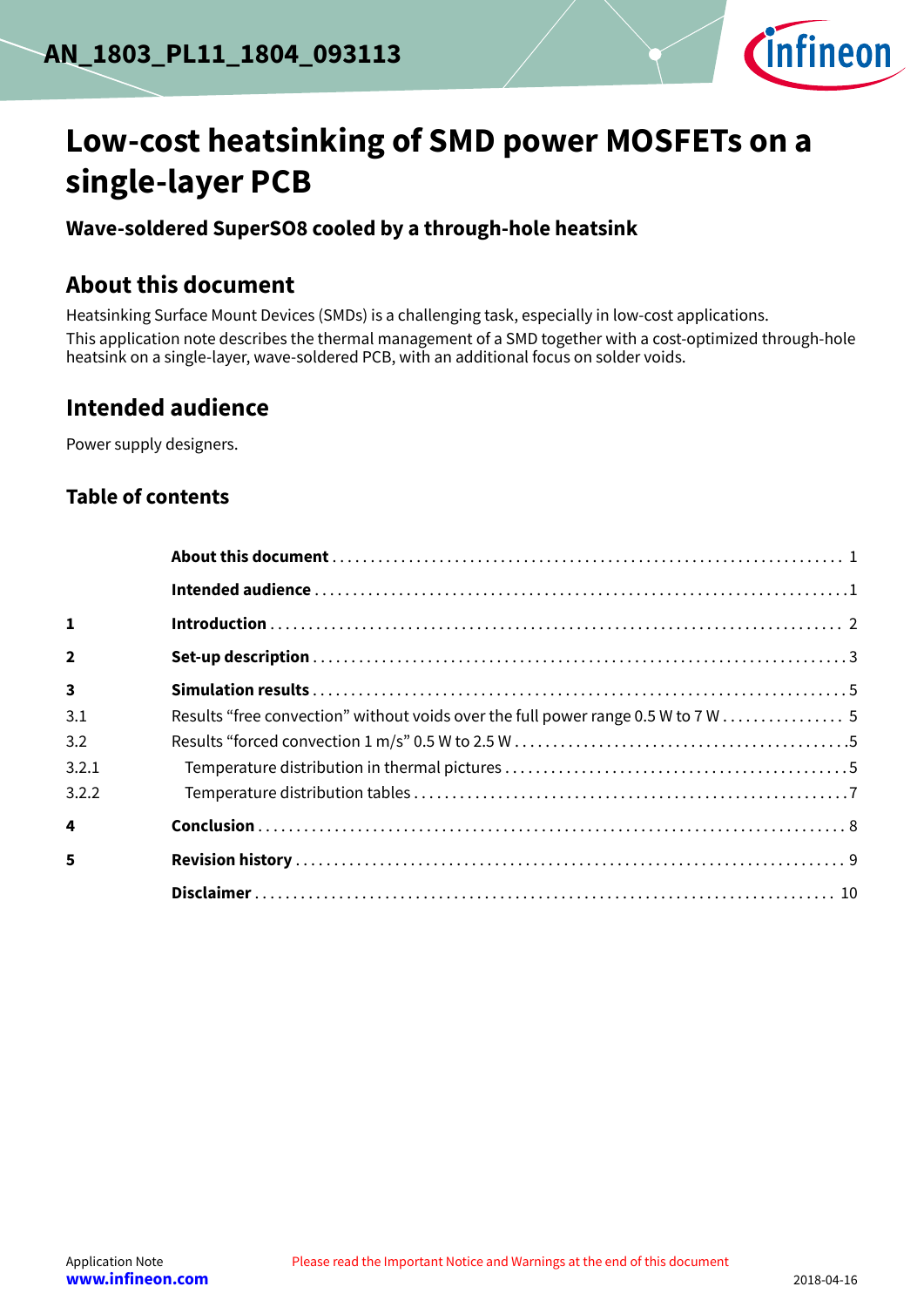

#### <span id="page-1-0"></span>**1 Introduction**

### **1 Introduction**

The thermal management of Through Hole Devices (THDs) is a well-known topic.

Cooling SMDs is not easy, but there are still may ways to solve this problem in applications.

Typically two different solutions are used. A small heatsink could be mounted on top of the device, or the heat could be transferred through the PCB to the other side using thermal vias. A combination of both methods increases the possibility of reducing the chip temperature, and sometimes even more exotic (and more expensive) solutions are used.

The situation becomes more tricky if thermal vias are not possible, as on a single-sided PCB, as used in many consumer products. In several of these low-cost solutions a combination of SMDs and THDs on one single PCB will be necessary. The SMDs are positioned and glued first, and the THDs are assembled before finally the wavesoldering is done. One solution to cool the SMD is to glue a small heatsink on top, but in most cases this is not easy for mechanical reasons.

This application note shows another solution: using SMDs and THDs together on a wave-soldered, single-sided PCB with a cheap THD heatsink. The influence of solder voids (due to wave-soldering) and different chip sizes is also shown. Using forced air-cooling optimizes thermal management. This is shown in **[Chapter 3.2](#page-4-0)**.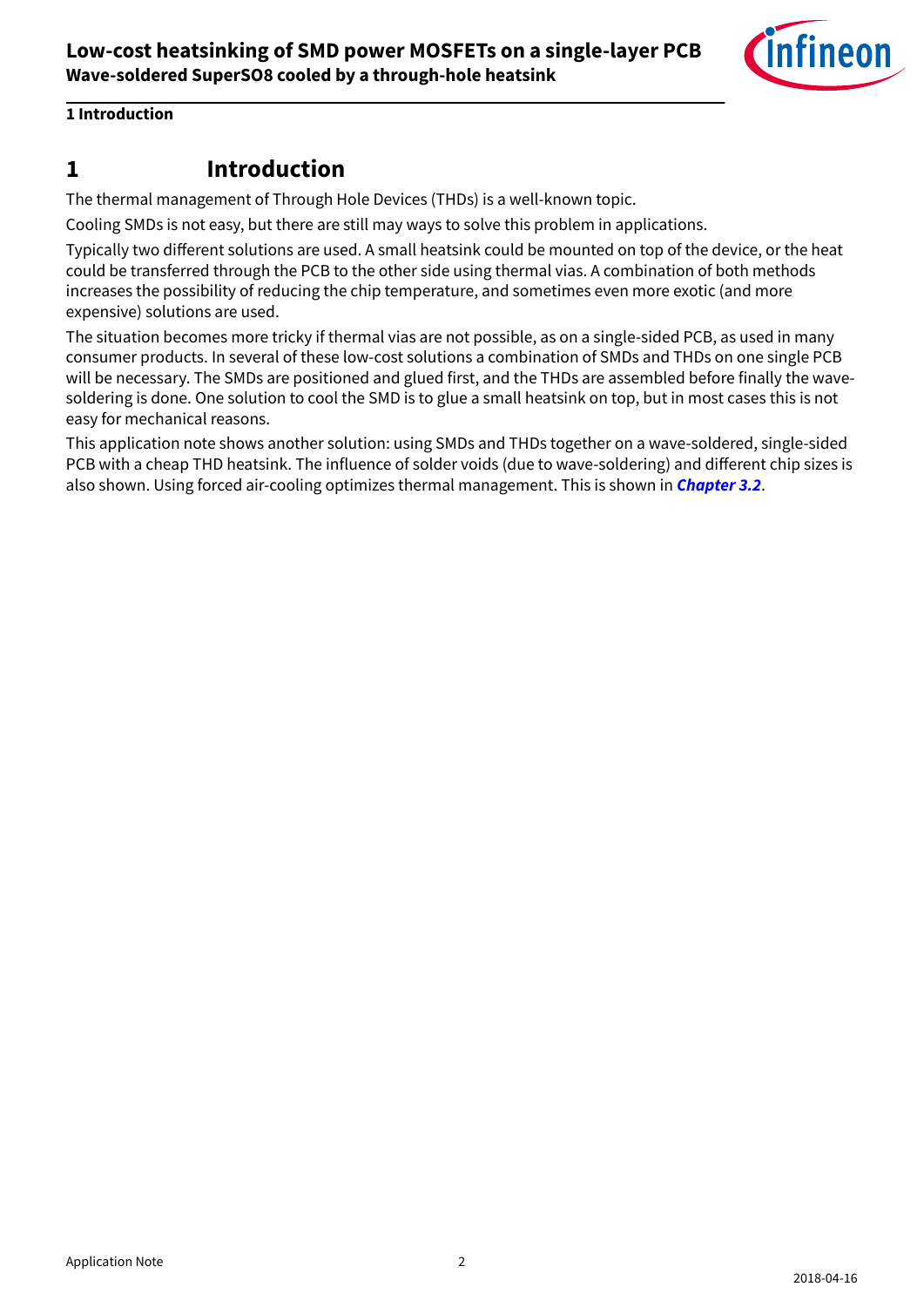

#### <span id="page-2-0"></span>**2 Set-up description**

## **2 Set-up description**

**Figure 1** shows a cheap L-shaped metal profile forming the heatsink for the SMD (SuperSO8). The SMD is positioned on the bottom (solder) side and the thermal connection between both devices is provided by the copper tracks of the PCB.



#### **Figure 1 3D image of the simulated arrangement**

**Figure 2** shows the mechanical drawings including different shapes of solder voids. The thermal connection between the SuperSO8 and the heatsink on the top side is provided by a copper area of 8 mm  $\times$  7.5 mm (70  $\mu$ m/ 2 oz. copper thickness). The SuperSO8 is positioned very close to the solder connections of the heatsink.



#### **Figure 2 Mechanical drawings of simulated set-up**

**[Figure 3](#page-3-0)** shows the simulated MOSFETs. On the left the bottom view of the packaged part is shown with the copper lead-frame in purple. The light green area in the middle and right images represents the corresponding chips.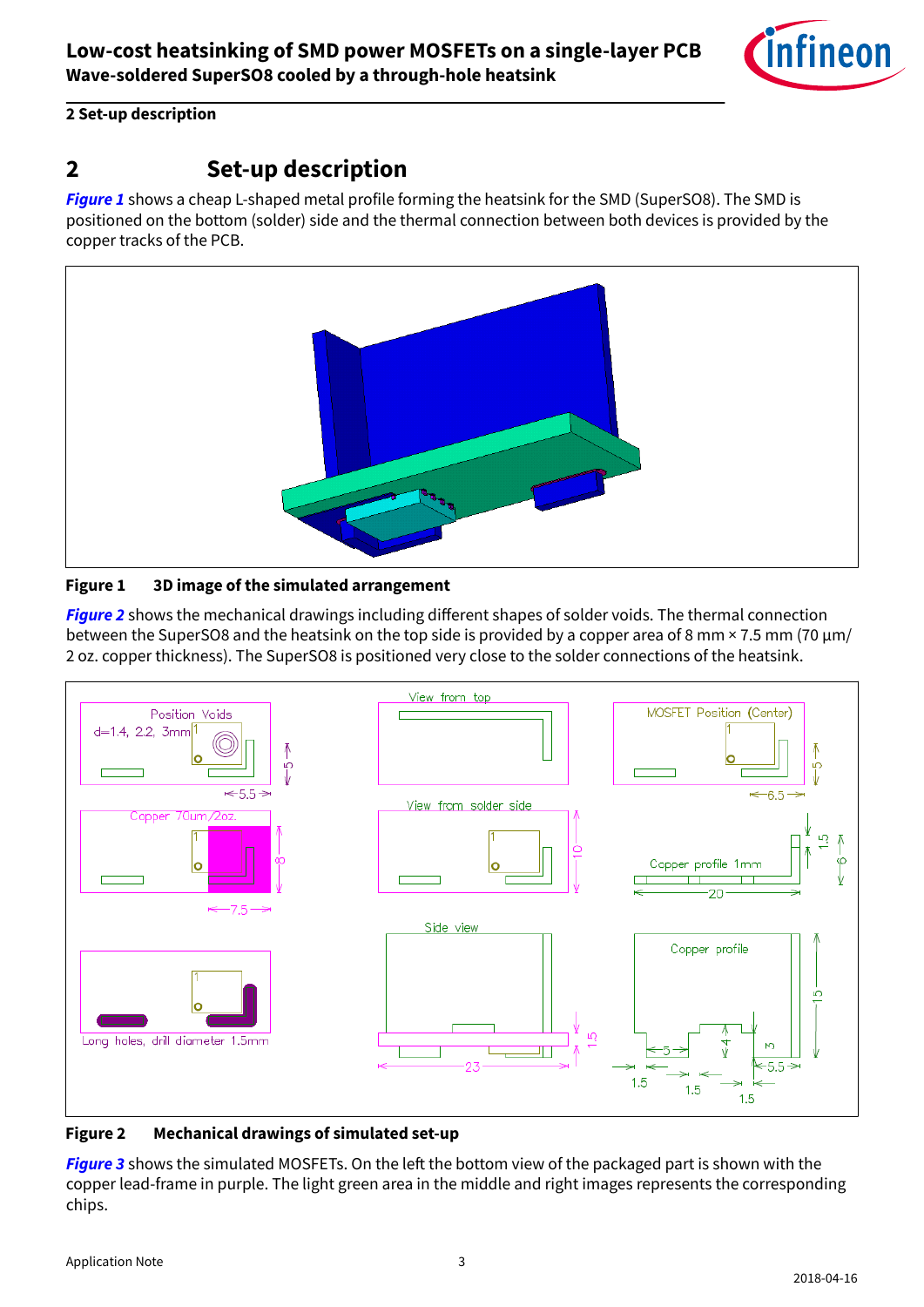

#### <span id="page-3-0"></span>**2 Set-up description**



Figure 3 SuperSO8 with two different chip sizes

Wave-soldering SMDs can lead to solder voids, i.e. gas bubbles between the part and the PCB. These voids increase the thermal resistance from case to PCB by acting as a thermal insulator.

| <b>Position Voids</b><br>$d=1.4$ , 2.2, 3mm $ 1$ |  |
|--------------------------------------------------|--|
| →<br>$\leq 5.5$                                  |  |

**Figure 4 Position of simulated solder voids**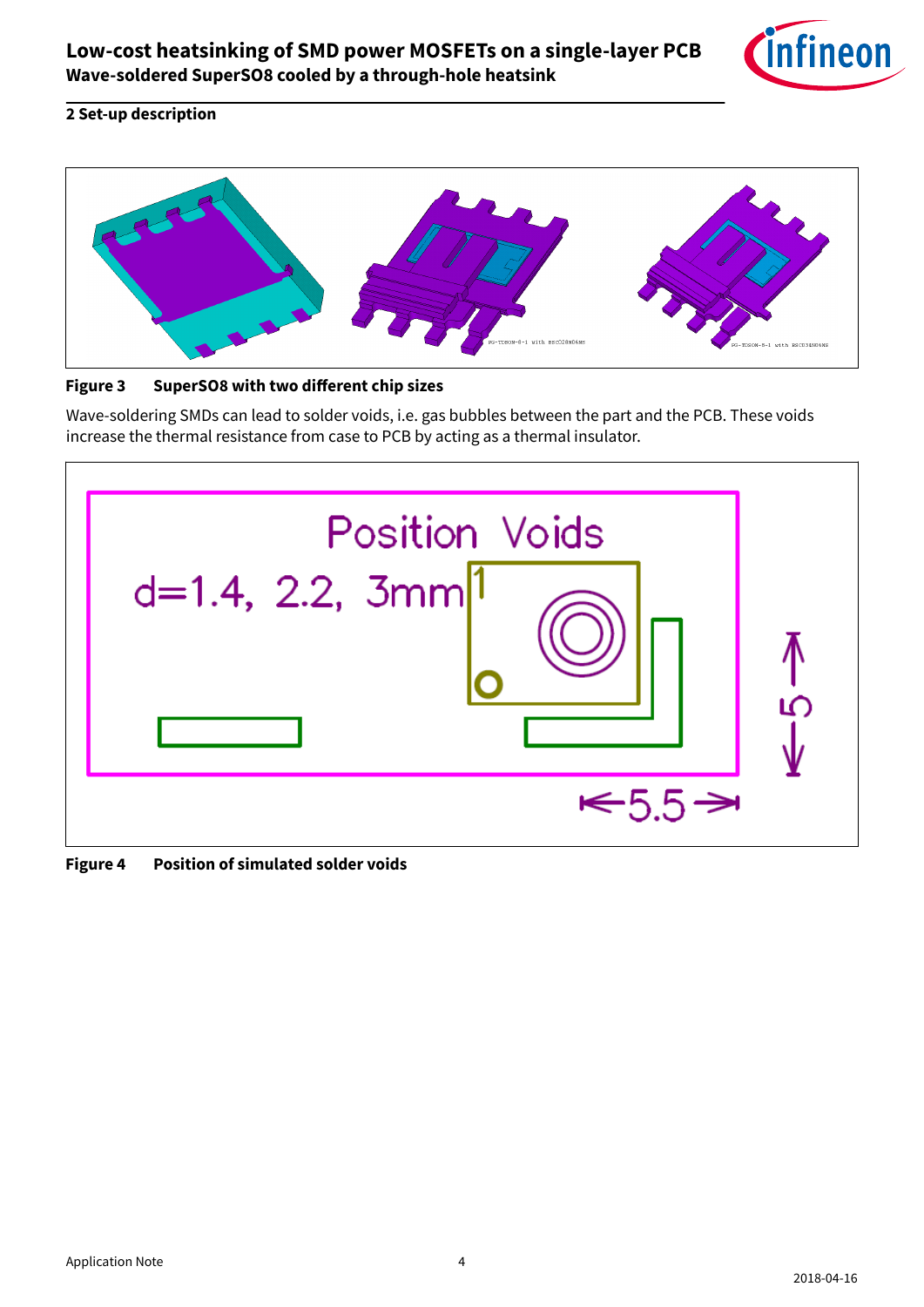

#### <span id="page-4-0"></span>**3 Simulation results**

## **3 Simulation results**

### **3.1 Results "free convection" without voids over the full power range 0.5 W to 7 W**

For the boundary condition "free convection/radiation on whole system" the power range from 0.5 W to 7.0 W was simulated and the thermal resistance junction to ambient  $R_{thJA}$  was calculated. The calculations showed that the impact of the void size was negligible. So only the cases "no void" and "maximum void" (diameter 3 mm) are shown in the following diagrams. All simulated voids have a circular shape.



#### **Figure 5 R**<sub>thJA</sub> for BSC028N06S (left) and BSC034N06NS (right), full power range and free convection

### **3.2 Results "forced convection 1 m/s" 0.5 W to 2.5 W**

In case of additional forced convection around the heatsink the thermal behavior is much better, resulting in a lower  $R_{thJA}$ .





### **3.2.1 Temperature distribution in thermal pictures**

For this boundary condition the temperature distributions are shown for the power of 2 W (no void/max. void).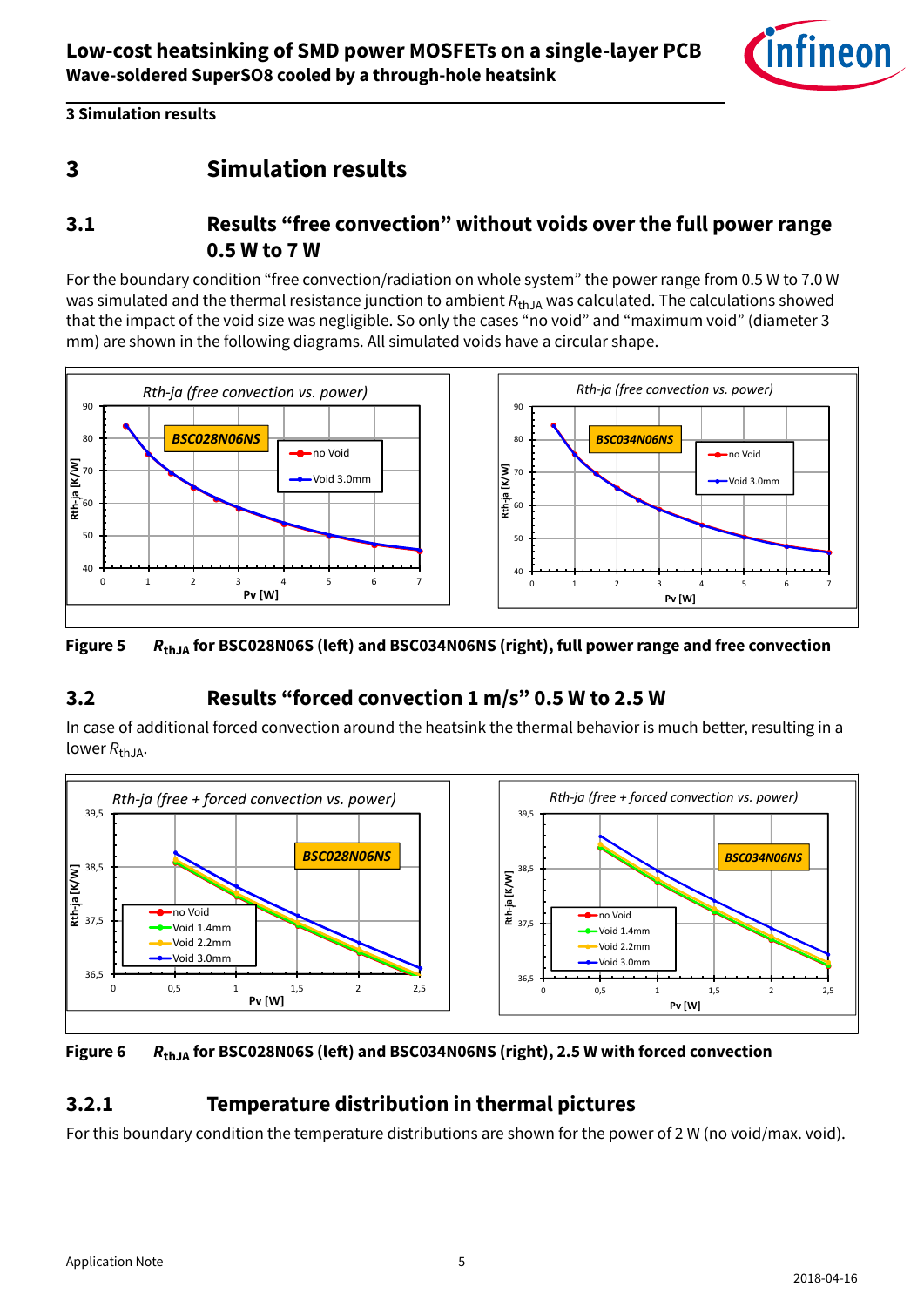#### **3 Simulation results**



**Figure 7 Temperature distribution "forced convection 1 m/s, no void" for BSC028N06NS**



**Figure 8 Temperature distribution "forced convection, max. void (d = 3 mm)" for BSC028N06NS**



**Figure 9 Temperature distribution "forced convection, no void" for BSC034N06NS**



**Figure 10 Temperature distribution "forced convection, max. void (d = 3 mm)" for BSC034N06NS**



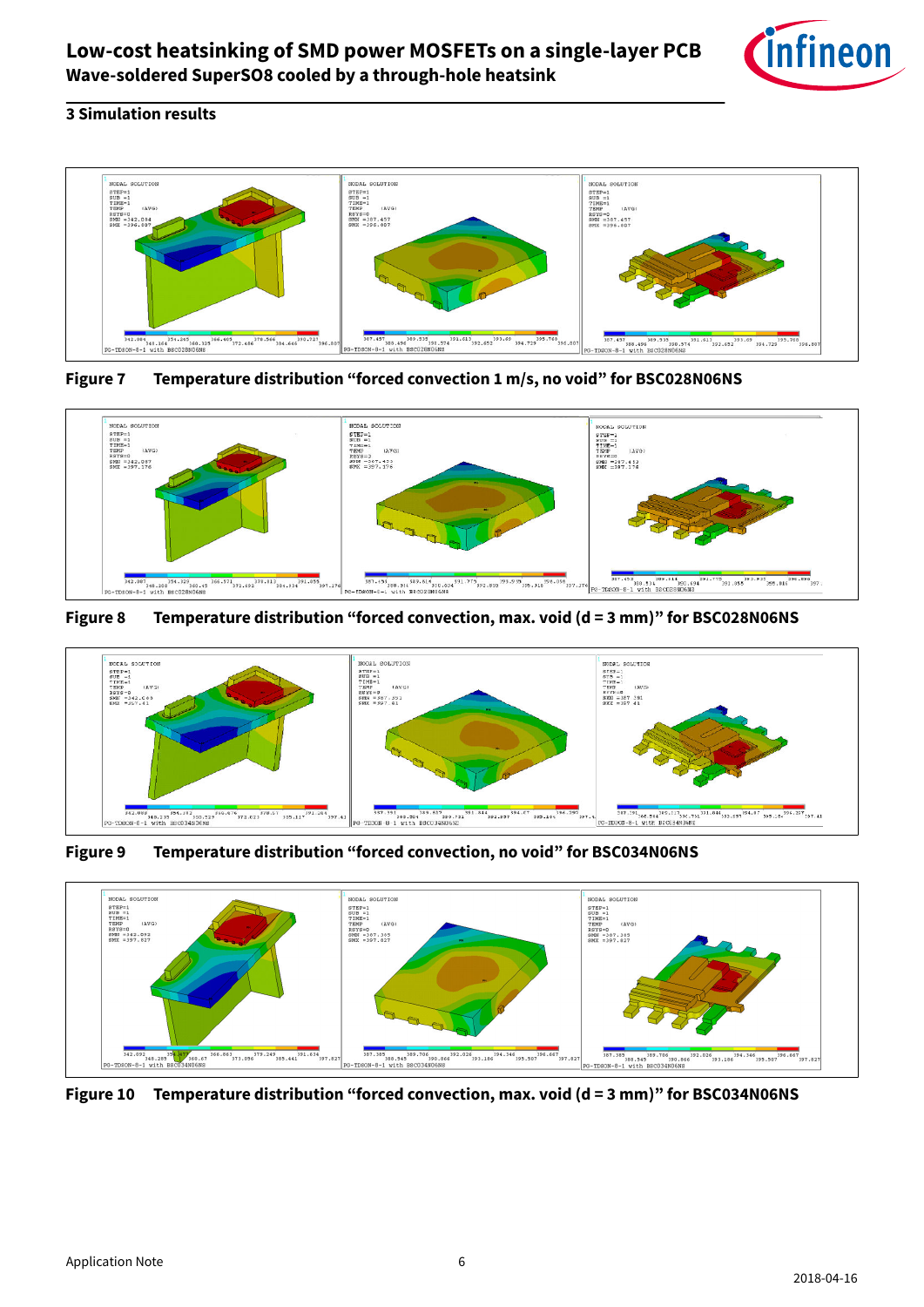

#### <span id="page-6-0"></span>**3 Simulation results**

### **3.2.2 Temperature distribution tables**

| Void              | Pv [W]           | Tj [°C] |        | Tpcb [°C] Ttop [°C] | Rth-ja [K/W] | Void              | Pv [W]         | Tj [°C] |        | Tpcb [°C]   Ttop [°C] | Rth-ja [K/W] |
|-------------------|------------------|---------|--------|---------------------|--------------|-------------------|----------------|---------|--------|-----------------------|--------------|
| 0 <sub>mm</sub>   | 0.5              | 91.99   | 91.87  | 91.58               | 83.98        | 0 <sub>mm</sub>   | 0.5            | 92.14   | 91.98  | 91.68                 | 84.27        |
|                   | $\mathbf{1}$     | 125.22  | 124.95 | 124.37              | 75.22        |                   | 1              | 125.51  | 125.18 | 124.57                | 75.51        |
|                   | 1.5              | 154.05  | 153.63 | 152.75              | 69.37        |                   | 1.5            | 154.49  | 153.98 | 153.07                | 69.66        |
|                   | $\overline{2}$   | 179.90  | 179.33 | 178.15              | 64.95        |                   | $\overline{2}$ | 180.50  | 179.79 | 178.57                | 65.25        |
|                   | 2.5              | 203.52  | 202.77 | 201.29              | 61.41        |                   | 2.5            | 204.26  | 203.35 | 201.82                | 61.70        |
|                   | 3                | 225.37  | 224.44 | 222.66              | 58.46        |                   | 3              | 226.27  | 225.14 | 223.30                | 58.76        |
|                   | 4                | 265.02  | 263.74 | 261.33              | 53.75        |                   | 4              | 266.23  | 264.67 | 262.18                | 54.06        |
|                   | 5                | 300.45  | 298.85 | 295.78              | 50.09        |                   | 5              | 301.96  | 300.01 | 296.84                | 50.39        |
|                   | 6                | 333.55  | 331.63 | 328.06              | 47.26        |                   | 6              | 335.39  | 333.06 | 329.36                | 47.57        |
|                   | $\overline{7}$   | 367.96  | 365.72 | 361.67              | 45.42        |                   | 7              | 370.07  | 367.34 | 363.15                | 45.72        |
| 1.4 <sub>mm</sub> | 0.5              | 92.00   | 91.87  | 91.59               | 83.99        | 1.4 <sub>mm</sub> | 0.5            | 92.14   | 91.98  | 91.70                 | 84.28        |
|                   | 1                | 125.22  | 124.95 | 124.40              | 75.22        |                   | $\mathbf{1}$   | 125.52  | 125.18 | 124.61                | 75.52        |
|                   | 1.5              | 154.06  | 153.63 | 152.80              | 69.37        |                   | 1.5            | 154.50  | 153.98 | 153.12                | 69.67        |
|                   | $\overline{2}$   | 179.92  | 179.33 | 178.21              | 64.96        |                   | 2              | 180.52  | 179.79 | 178.64                | 65.26        |
|                   | 2.5              | 203.54  | 202.77 | 201.37              | 61.41        |                   | 2.5            | 204.29  | 203.35 | 201.90                | 61.71        |
|                   | 3                | 225.39  | 224.44 | 222.75              | 58.46        |                   | з              | 226.30  | 225.14 | 223.40                | 58.77        |
|                   | 4                | 265.05  | 263.74 | 261.45              | 53.76        |                   | 4              | 266.27  | 264.67 | 262.32                | 54.07        |
|                   | 5                | 300.49  | 298.85 | 295.93              | 50.10        |                   | 5              | 302.01  | 300.02 | 297.01                | 50.40        |
|                   | 6                | 333.61  | 331.64 | 328.24              | 47.27        |                   | 6              | 335.46  | 333.07 | 329.57                | 47.58        |
|                   | $\overline{7}$   | 368.02  | 365.73 | 361.88              | 45.43        |                   | $\overline{7}$ | 370.14  | 367.35 | 363.39                | 45.73        |
| 2.2 <sub>mm</sub> | 0.5              | 92.02   | 91.85  | 91.62               | 84.04        | 2.2mm             | 0.5            | 92.17   | 91.97  | 91.73                 | 84.34        |
|                   | 1                | 125.27  | 124.92 | 124.46              | 75.27        |                   | 1              | 125.57  | 125.15 | 124.68                | 75.57        |
|                   | 1.5              | 154.13  | 153.59 | 152.90              | 69.42        |                   | 1.5            | 154.58  | 153.94 | 153.23                | 69.72        |
|                   | $\overline{2}$   | 180.01  | 179.27 | 178.34              | 65.01        |                   | $\overline{2}$ | 180.62  | 179.73 | 178.79                | 65.31        |
|                   | 2.5              | 203.65  | 202.69 | 201.54              | 61.46        |                   | 2.5            | 204.42  | 203.27 | 202.10                | 61.77        |
|                   | 3                | 225.53  | 224.35 | 222.95              | 58.51        |                   | 3              | 226.46  | 225.05 | 223.63                | 58.82        |
|                   | 4                | 265.23  | 263.62 | 261.72              | 53.81        |                   | 4              | 266.48  | 264.55 | 262.63                | 54.12        |
|                   | 5                | 300.72  | 298.71 | 296.27              | 50.14        |                   | 5              | 302.28  | 299.86 | 297.39                | 50.46        |
|                   | $\boldsymbol{6}$ | 333.89  | 331.47 | 328.66              | 47.31        |                   | 6              | 335.79  | 332.89 | 330.04                | 47.63        |
|                   | $\overline{7}$   | 368.34  | 365.53 | 362.35              | 45.48        |                   | 7              | 370.52  | 367.14 | 363.93                | 45.79        |
| 3.0 <sub>mm</sub> | 0.5              | 92.08   | 91.82  | 91.68               | 84.17        | 3.0 <sub>mm</sub> | 0.5            | 92.24   | 91.93  | 91.79                 | 84.48        |
|                   | $\mathbf{1}$     | 125.40  | 124.85 | 124.57              | 75.40        |                   | 1              | 125.71  | 125.07 | 124.80                | 75.71        |
|                   | $1.5\,$          | 154.32  | 153.49 | 153.06              | 69.55        |                   | 1.5            | 154.80  | 153.82 | 153.41                | 69.86        |
|                   | $\overline{2}$   | 180.27  | 179.13 | 178.56              | 65.13        |                   | $\overline{2}$ | 180.91  | 179.58 | 179.02                | 65.45        |
|                   | 2.5              | 203.97  | 202.53 | 201.80              | 61.59        |                   | 2.5            | 204.78  | 203.08 | 202.39                | 61.91        |
|                   | 3                | 225.91  | 224.15 | 223.28              | 58.64        |                   | 3              | 226.89  | 224.81 | 223.98                | 58.96        |
|                   | 4                | 265.74  | 263.35 | 262.15              | 53.94        |                   | 4              | 267.05  | 264.24 | 263.09                | 54.26        |
|                   | 5                | 301.35  | 298.37 | 296.80              | 50.27        |                   | 5              | 302.99  | 299.47 | 297.96                | 50.60        |
|                   | 6                | 334.66  | 331.08 | 329.31              | 47.44        |                   | 6              | 336.65  | 332.44 | 330.75                | 47.78        |
|                   | $\overline{7}$   | 369.24  | 365.06 | 363.11              | 45.61        |                   | 7              | 371.52  | 366.60 | 364.75                | 45.93        |

#### Figure 11 Temperature distribution BSC028N06NS (left) and BSC034N06NS (right)

| Void              | P <sub>V</sub> [W] | Tj [°C] | $\mathsf{Top}[^{\circ}C]$ | Ttop [°C] | Rth-ja [K/W] | Void              | P <sub>V</sub> [W] | Tj [°C] | $\mathsf{Top}[^{\circ}C]$ | $\mathsf{Ttop}\left[\mathrm{°C}\right]$ | Rth-ja [K/W] |
|-------------------|--------------------|---------|---------------------------|-----------|--------------|-------------------|--------------------|---------|---------------------------|-----------------------------------------|--------------|
| 0 <sub>mm</sub>   | 0.5                | 69.29   | 69.17                     | 69.00     | 38.58        | 0 <sub>mm</sub>   | 0.5                | 69.44   | 69.29                     | 69.11                                   | 38.88        |
|                   | 1                  | 87.95   | 87.70                     | 87.35     | 37.95        |                   | 1                  | 88.25   | 87.95                     | 87.56                                   | 38.25        |
|                   | 1.5                | 106.11  | 105.72                    | 105.18    | 37.41        |                   | 1.5                | 106.56  | 106.09                    | 105.50                                  | 37.71        |
|                   | $\overline{2}$     | 123.81  | 123.27                    | 122.53    | 36.90        |                   | $\overline{2}$     | 124.41  | 123.76                    | 122.97                                  | 37.21        |
|                   | 2.5                | 141.07  | 140.38                    | 139.44    | 36.43        |                   | 2.5                | 141.82  | 140.99                    | 139.99                                  | 36.73        |
| 1.4 <sub>mm</sub> | 0.5                | 69.30   | 69.17                     | 69.01     | 38.59        | 1.4 <sub>mm</sub> | 0.5                | 69.45   | 69.29                     | 69.12                                   | 38.89        |
|                   | 1                  | 87.96   | 87.70                     | 87.38     | 37.96        |                   | 1                  | 88.26   | 87.95                     | 87.60                                   | 38.26        |
|                   | 1.5                | 106.13  | 105.73                    | 105.22    | 37.42        |                   | 1.5                | 106.58  | 106.10                    | 105.56                                  | 37.72        |
|                   | $\overline{2}$     | 123.82  | 123.28                    | 122.59    | 36.91        |                   | $\overline{2}$     | 124.43  | 123.77                    | 123.04                                  | 37.21        |
|                   | 2.5                | 141.09  | 140.39                    | 139.52    | 36.43        |                   | 2.5                | 141.85  | 141.00                    | 140.07                                  | 36.74        |
| 2.2 <sub>mm</sub> | 0.5                | 69.32   | 69.16                     | 69.05     | 38.64        | 2.2 <sub>mm</sub> | 0.5                | 69.47   | 69.29                     | 69.16                                   | 38.95        |
|                   | 1                  | 88.01   | 87.69                     | 87.45     | 38.01        |                   | 1                  | 88.32   | 87.93                     | 87.68                                   | 38.32        |
|                   | 1.5                | 106.19  | 105.70                    | 105.33    | 37.46        |                   | 1.5                | 106.66  | 106.07                    | 105.68                                  | 37.77        |
|                   | $\overline{2}$     | 123.92  | 123.24                    | 122.74    | 36.96        |                   | 2                  | 124.54  | 123.73                    | 123.20                                  | 37.27        |
|                   | 2.5                | 141.20  | 140.34                    | 139.69    | 36.48        |                   | 2.5                | 141.98  | 140.95                    | 140.27                                  | 36.79        |
| 3.0 <sub>mm</sub> | 0.5                | 69.38   | 69.14                     | 69.10     | 38.77        | 3.0 <sub>mm</sub> | 0.5                | 69.54   | 69.26                     | 69.22                                   | 39.09        |
|                   | 1                  | 88.14   | 87.65                     | 87.56     | 38.14        |                   | 1                  | 88.46   | 87.88                     | 87.80                                   | 38.46        |
|                   | 1.5                | 106.39  | 105.64                    | 105.50    | 37.59        |                   | 1.5                | 106.88  | 105.99                    | 105.86                                  | 37.92        |
|                   | $\overline{2}$     | 124.18  | 123.15                    | 122.96    | 37.09        |                   | $\overline{2}$     | 124.83  | 123.62                    | 123.44                                  | 37.41        |
|                   | 2.5                | 141.53  | 140.23                    | 139.97    | 36.61        |                   | 2.5                | 142.34  | 140.81                    | 140.58                                  | 36.94        |

#### Figure 12 Temperature distribution BSC028N06NS (left) and BSC034N06NS (right); 2 W situation is **highlighted in yellow**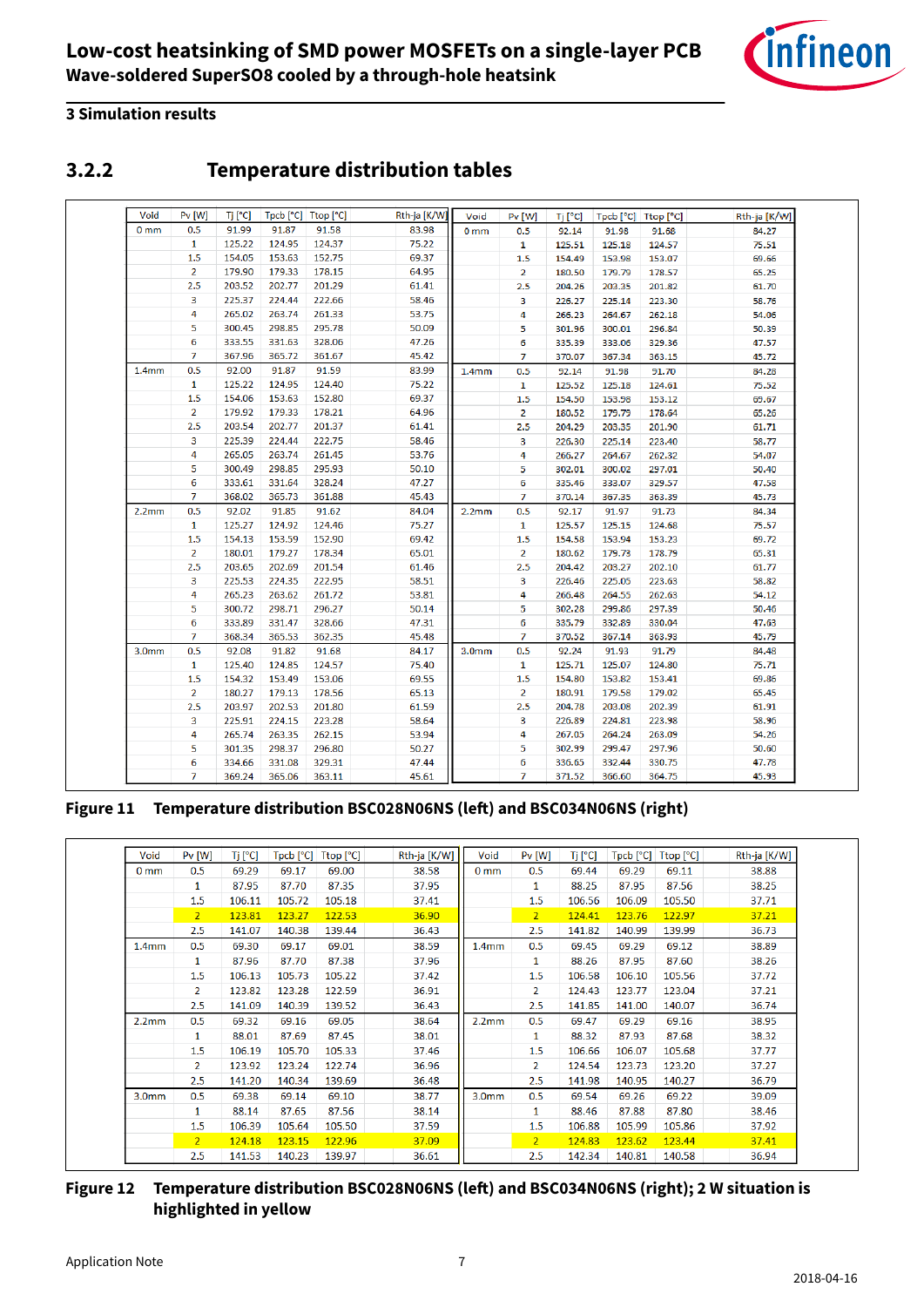

#### <span id="page-7-0"></span>**4 Conclusion**

### **4 Conclusion**

The simulated low-cost solution (single-sided, SuperSO8 with THD heatsink, wave-soldered) can easily handle 2 W or slightly more with a forced convection of 1 m/s.

The influence of solder voids and different chip sizes on the  $R_{thJA}$  and chip temperature is negligible.

The bottleneck of the thermal path is the thermal resistance of the connection between the device and the heatsink.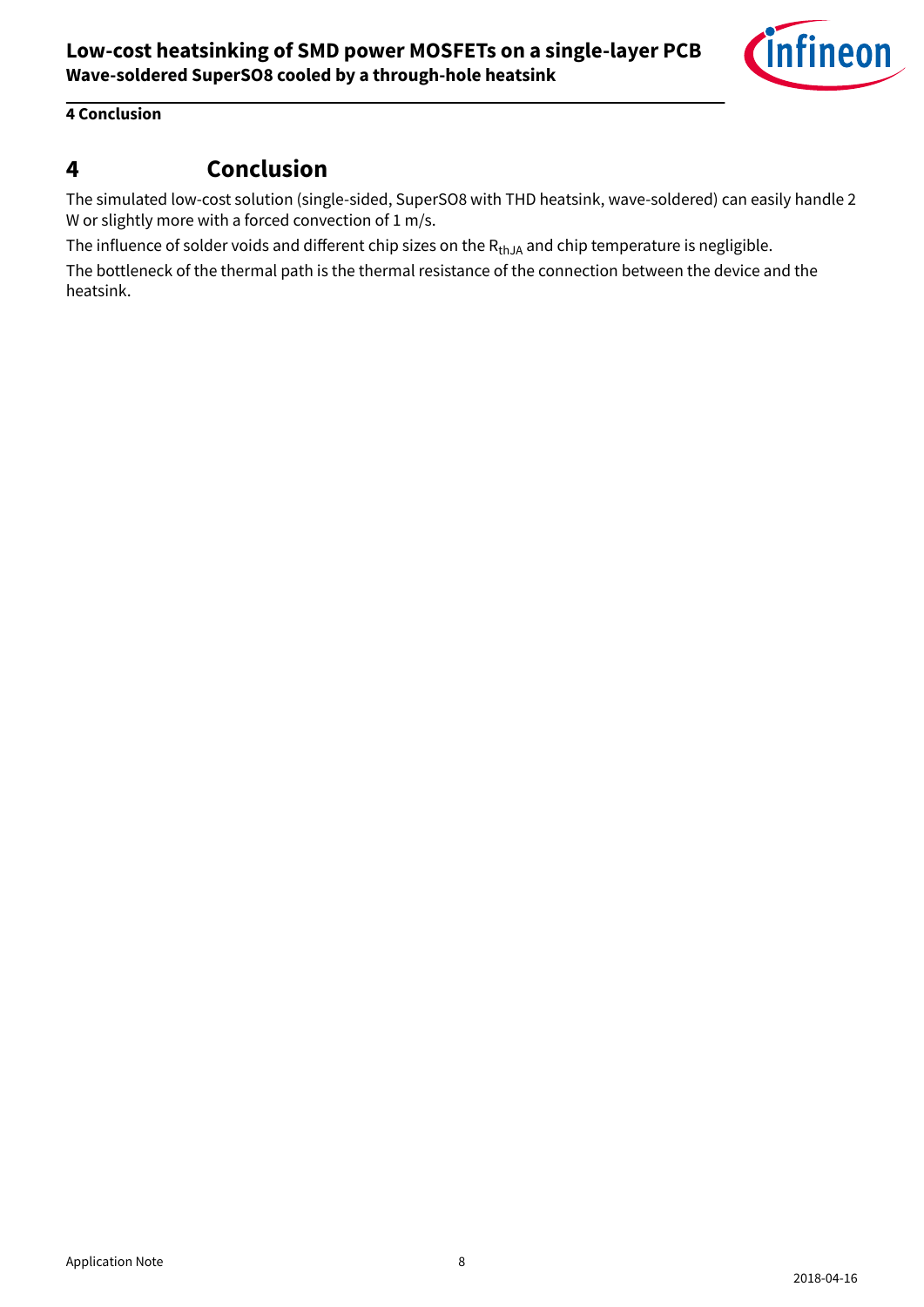

<span id="page-8-0"></span>**5 Revision history**

## **5 Revision history**

| <b>Document</b><br>version | Date of release | <b>Description of changes</b> |  |  |  |  |  |  |
|----------------------------|-----------------|-------------------------------|--|--|--|--|--|--|
|                            |                 |                               |  |  |  |  |  |  |
|                            |                 |                               |  |  |  |  |  |  |
|                            |                 |                               |  |  |  |  |  |  |